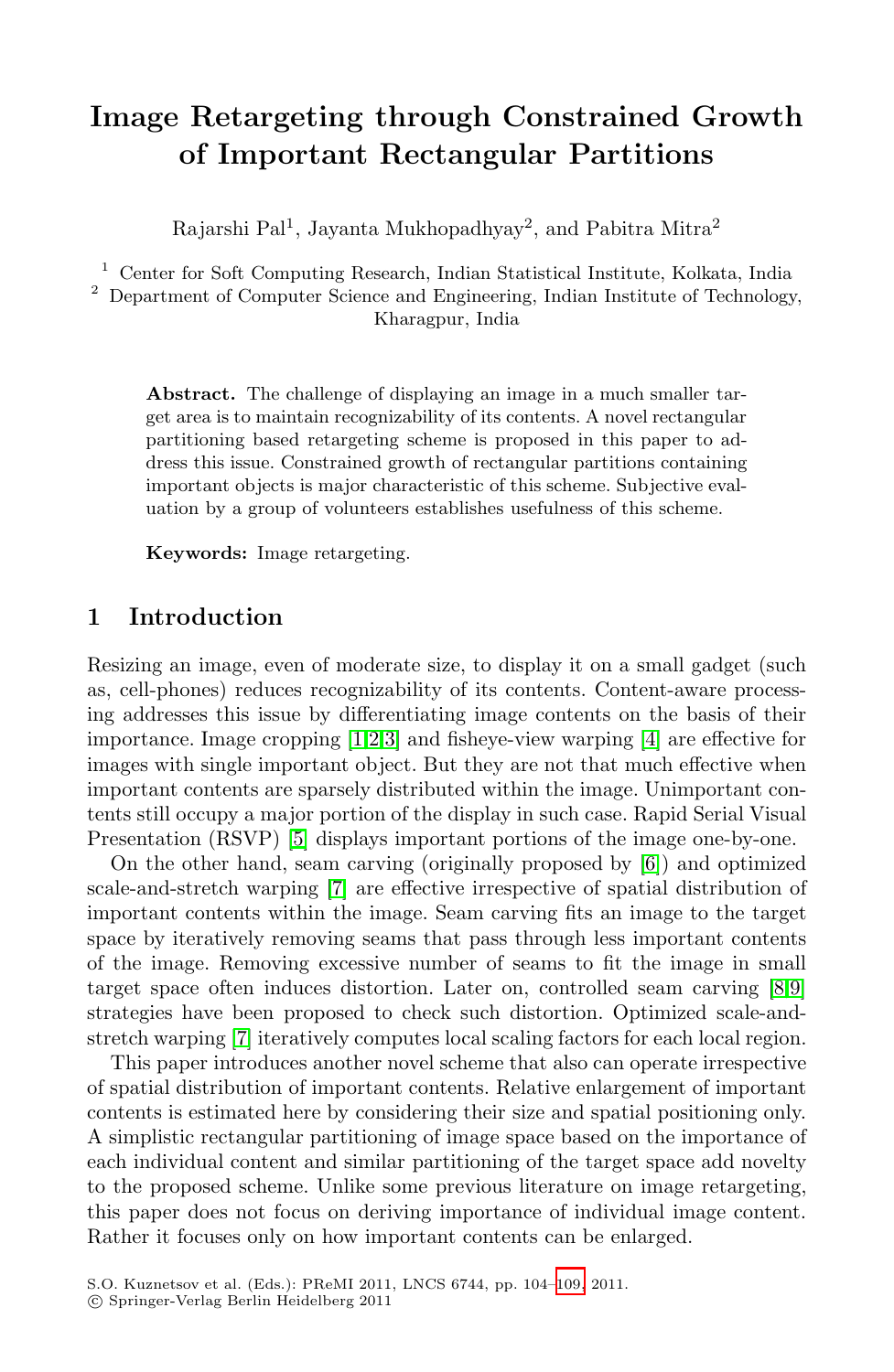The organization of the paper is as follows: A brief discussion on extracting rectangular regions of importance is presented in section 2. In section 3, the retargeting scheme is described where important rectangles are disproportionately enlarged. Section 4 discusses about subjective control over the relative size change to obtain distortion free result. Results along with subjective evaluation are presented in section 5. Finally, conclusions are [dra](#page-5-9)wn in section 6.

### **2 Region of Importance Extraction**

Visual attention models which compute saliency based on low-level image features are commonly used in deriving importance of image contents. The saliency model in [10] is used here for our experiments as recent experiments have established its superiority as compared to others (for e.g., the model in [11]). Face detectors [12,13] can also be combined with saliency models to incorporate some semantic knowledge in importance computation. Though face detection module is not considered in our current study.

Once the importance map is obtained, important objects are extracted as follows. A line parallel to X-axis passing through the center point of the importance map partitions it in two portions: *L* and *R*. Again, a line parallel to *Y* -axis passing through this center point partitions the importance map in two portions: *U* and *B*. Let  $M_L$ ,  $M_R$ ,  $M_U$  and  $M_B$  be the maximum importance values in *L*, *R*, *U* and *B*, respectively. A threshold  $T_s$  is fixed at  $p\%$  of the lowest of these four importance values.

$$
T_s = p/100 * min(M_L, M_R, M_U, M_B)
$$
 (1)

Then the importance map is binarized using the threshold T*<sup>s</sup>* to get pixels with high importance. Each set of connected important pixels form one important object. For ease of computation, we do away with the irregular shapes of important objects using a minimum rectangle r*<sup>i</sup>* for each important object *i*. The saliency map along with important rectangles identified for an image is shown in Figure 1.



**Fig. 1.** A sample input image (left) and important rectangles superimposed on the importance map of the image (right)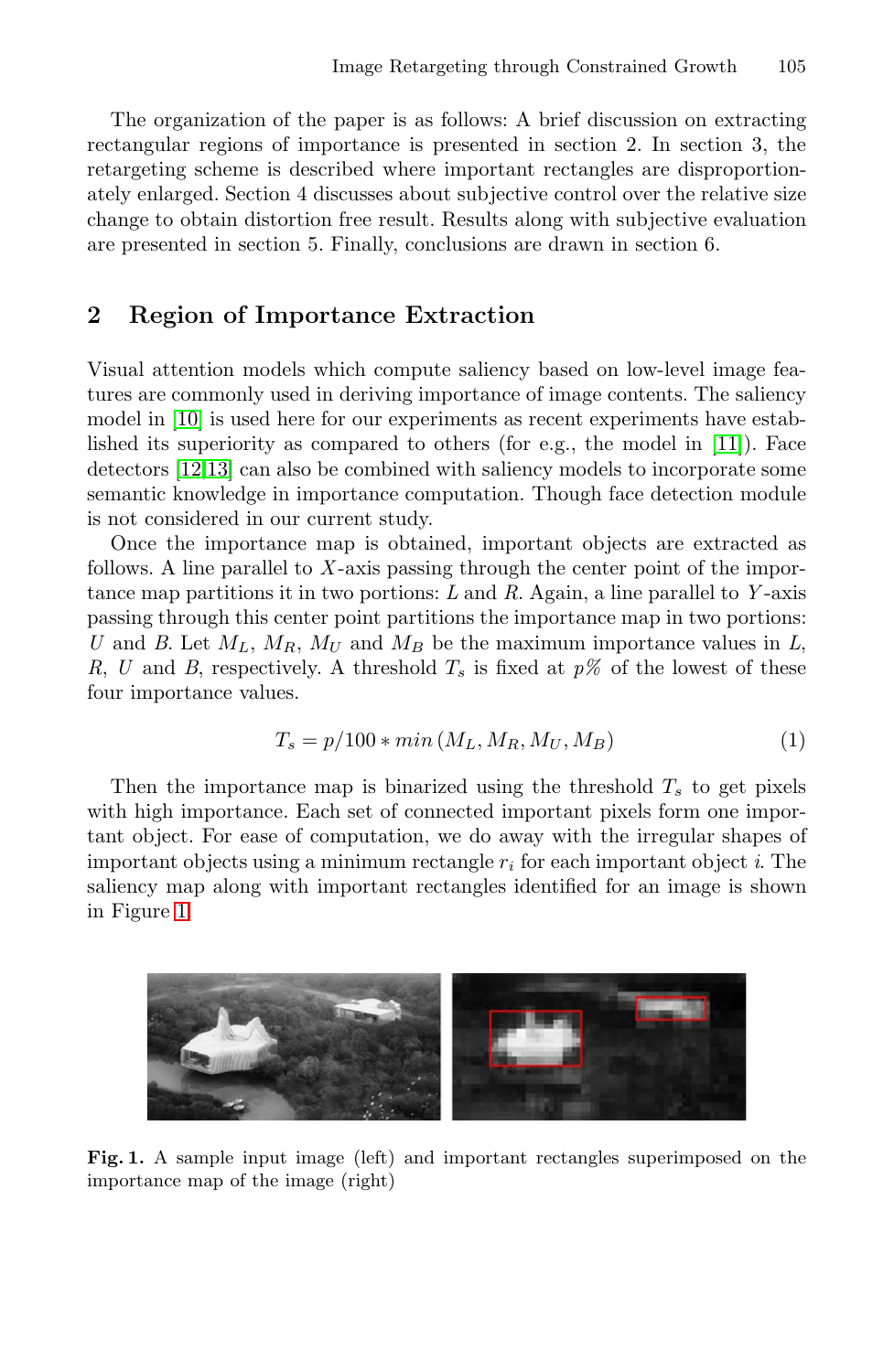### **3 Proposed Retargeting Scheme**

The retargeting scheme, proposed in this section, uses the important rectangles identified in previous section to generate the retargeted image.

#### **3.1 Initial Position of Important Rectangles in Target Space**

Edges of the important rectangles are parallel to the horizontal and vertical axis. Such a rectangle  $r_i$  can be specified by its top-left and bottom-right corner points. Let,  $(c_i, d_i)$  and  $(f_i, g_i)$  are these points for  $r_i$  in the original image. Scaled down versions of the important rectangles are positioned in the target space (i.e., smaller display). Their positions in the target space are indicated by end points of main diagonal  $(c_t, d_t)$  and  $(f_t, g_t)$ . These points are estimated as follows:

$$
(c_t, d_t) = \left(\left\lceil \frac{c_i h_t}{h_i} \right\rceil, \left\lceil \frac{d_i w_t}{w_i} \right\rceil\right) \tag{2}
$$

$$
(f_t, g_t) = \left(\left\lceil \frac{f_i h_t}{h_i} \right\rceil, \left\lceil \frac{g_i w_t}{w_i} \right\rceil\right) \tag{3}
$$

where  $h_i$  and  $w_i$  are height and width of the original image, respectively.  $h_t$ and  $w_t$  denote height and width of the target space, respectively.  $[\cdot]$  returns the smallest integer greater than or equal to its input argument.

#### **3.2 Growing Important Rectangles in Target Space**

Important rectangles are allowed to grow within the target space. But few basic constraints are also maintained to prevent arbitrary growth of these rectangles. These constraints are:

- 1. Aspect ratio of each important rectangle is preserved.
- 2. All important rectangles are enlarged equally.
- 3. Rectangles do not cross the boundary of target space while being grown.
- 4. Relative ordering in position of the horizontal and vertical edges of these rectangles is preserved.

To ensure condition 1, height and width of a rectangle are multiplied with equal resizing gain factor  $\lambda$ . Condition 2 is preserved by enlarging all the rectangles with equal value for  $\lambda$ . It is also checked whether boundary of a rectangle crosses the boundary of the target space (condition 3). If it crosses the target space boundary, it is translated back into target space. Across any direction (vertical or horizontal), relative ordering of horizontal and vertical edges of these rectangles is maintained (condition 4). To maintain relative ordering of horizontal edges, rank correlation coefficient of *x* coordinates of the corner points before and after enlargement is checked. If there is no change in ordering, the value of the coefficient will be 1. Similar checking with *y* coordinates preserves relative ordering of vertical edges. Condition 4 also ensures that there is no overlapping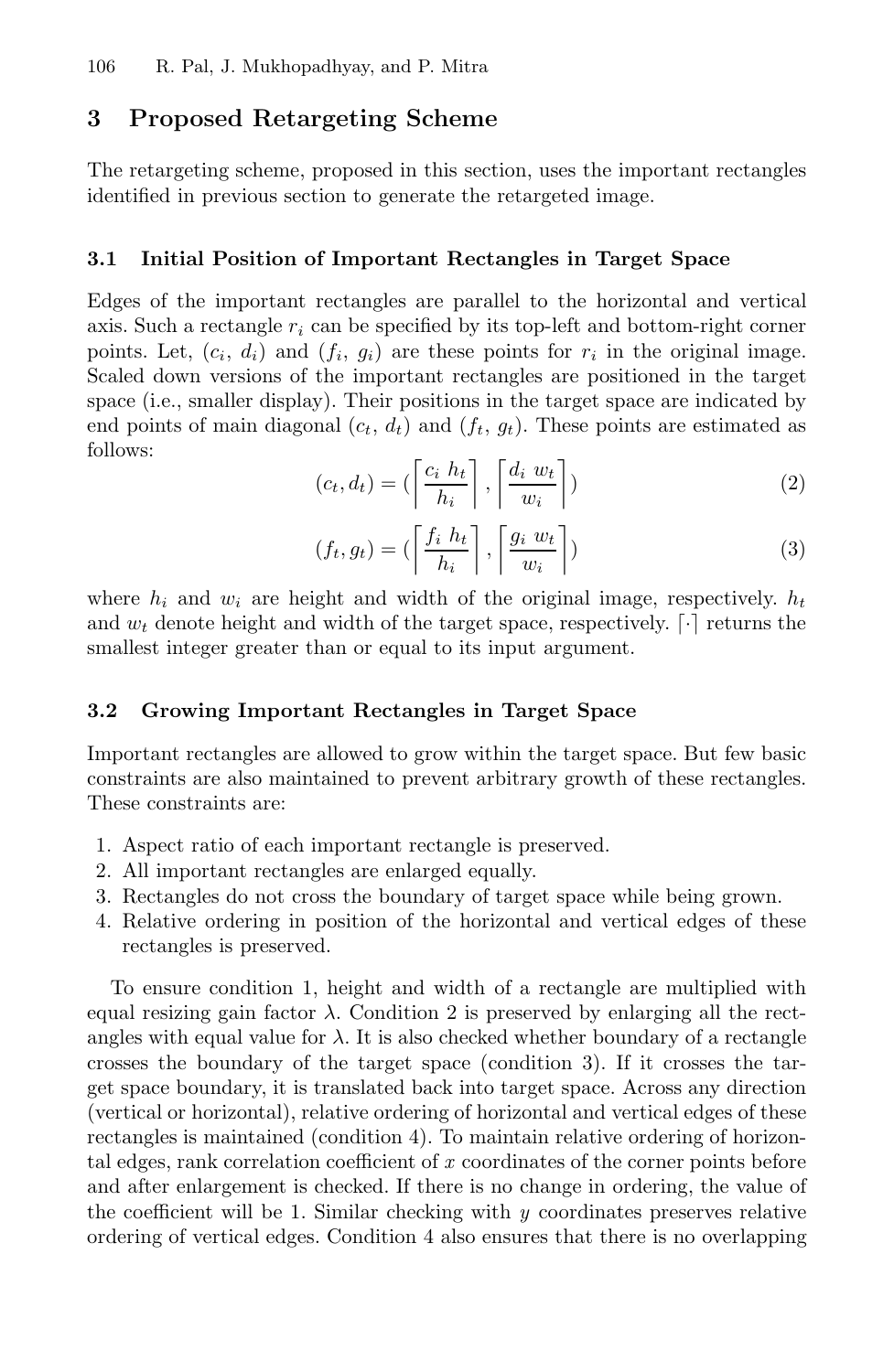between two rectangles. The maximum possible value for the resizing gain factor  $(\lambda_{max})$  that satisfies all these constraints is estimated using an iterative procedure. At first iteration, its value is assigned to 1. In subsequent iterations, it is increased by a small value  $\Delta\lambda$  (0.01 in our implementation) and is checked whether the constraints are satisfied. Remaining computation is performed using the maximum possible value of the resizing gain factor that satisfies the afore mentioned constraints.

#### **3.3 Partitioning into Rectangles and Mapping**

After locating the important rectangles in both the original image and the target space, the remaining areas (outside these important rectangles) are partitioned into small rectangular pieces through following steps:

*Step 1:* All the four sides of each important rectangle r*<sup>i</sup>* (or its resized version in the target space) are drawn (in the raster space) with black in a white background which is of same size as original image (or target space). This produces a binary image. The upper horizontal edge of a rectangle  $r_i$  is the line segment between points  $(c_i, d_i)$  and  $(c_i, g_i)$  (or between points  $(c_t, d_t)$  and  $(c_t, g_t)$  in the target area). The lower horizontal edge of a rectangle  $r_i$  is the line segment between points  $(f_i, d_i)$  and  $(f_i, g_i)$  (or between points  $(f_t, d_t)$  and  $(f_t, g_t)$  in the target area).

*Step 2:* Each horizontal edge (upper and lower sides of the important rectangles) is elongated in both direction until it touches either a vertical line, a collinear horizontal line or area boundary. Whenever the elongating line encounters a black point, it is understood that it has touched either a vertical line or a collinear horizontal line.

Number of important rectangles and their edge orderings are same in both the original image and target space. Therefore, this partitioning scheme produces equal number of partitions in these spaces unless two parallel line segments become collinear or overlap with each other. But the constraint 4 mentioned in the previous section prevents two noncollinear lines to become collinear or overlap with each other. Here, the image boundaries are also considered as line segments.

One-to-one mapping between partitions in original image and target space is established. After that, content of each partition in the original image is fitted into the corresponding partition in the target area. Thus the retargeted image is obtained.

#### **4 Obtaining a Distortion-Free Image**

The target area being fixed, the relative enlargement of important rectangles reduces unimportant rectangles. In some cases, this may introduce various types of distortion in the retargeted image if the resizing gain factor  $\lambda$  is large. As of the current stage of research, automatic identification of appropriate value of  $\lambda$ is not possible considering all the artifacts. Moreover, some artifacts introduced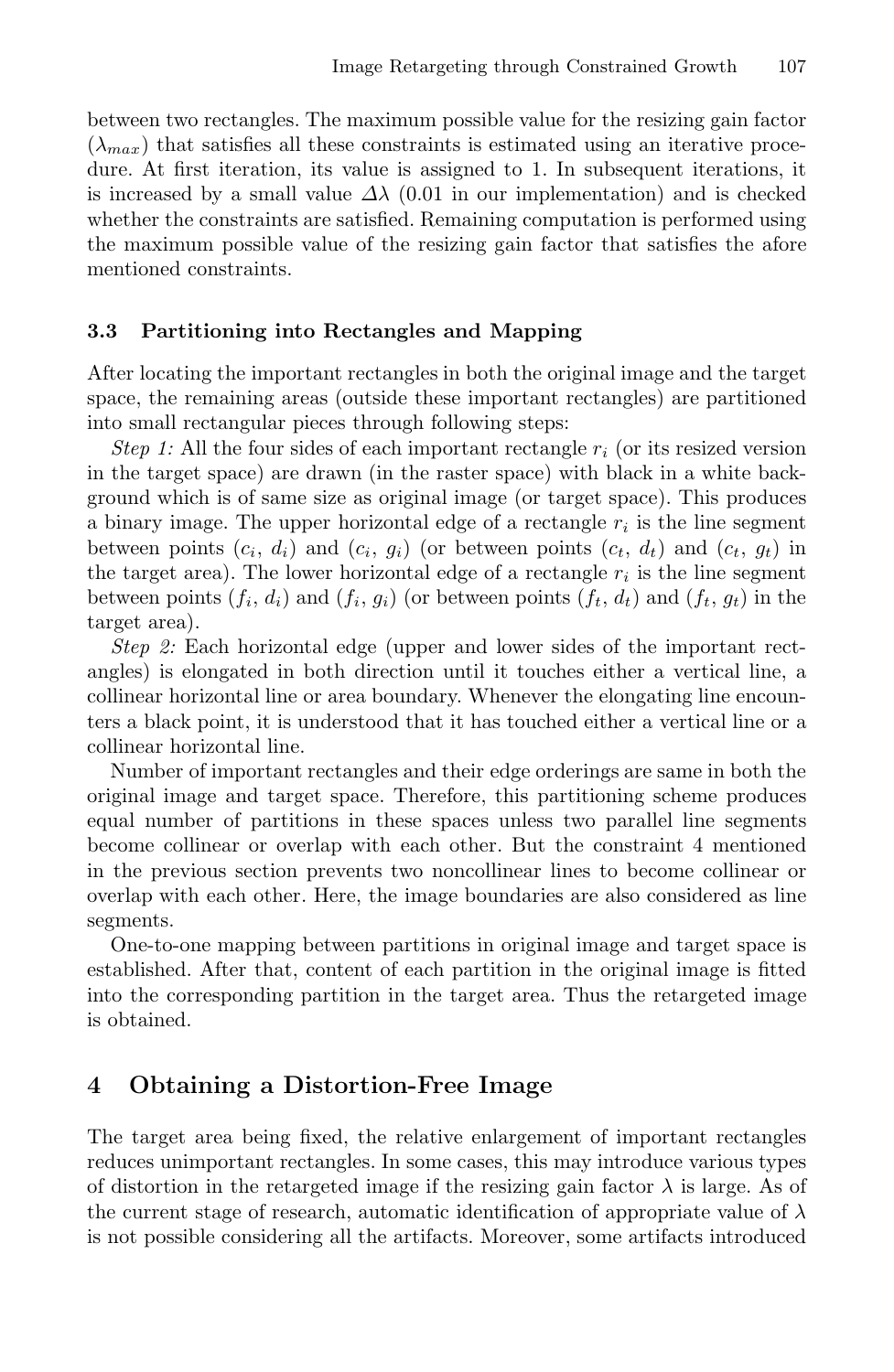#### 108 R. Pal, J. Mukhopadhyay, and P. Mitra

due to relative size change of important and unimportant objects may be of subjective nature. Therefore, a possible implementation of the proposed scheme is as follows: It presents the viewer with a retargeted image with  $\lambda = \lambda_{max}$ . If the viewer is not satisfied with the qualit[y o](#page-5-0)f the result, she is allowed to gradually decrease the value of  $\lambda$  until the desired quality is obtaine[d.](#page-4-0)

#### **5 [Re](#page-5-10)sults and Discussions**

The prop[os](#page-4-0)ed scheme is tested using 100 images. Results [fo](#page-4-0)r these were generated using a  $\lambda$  value that suits the subjective quality according to our observation. These results are compared against those from cropping [1] and controlled seam carving [8]. The results obtained for some of the images are shown in Figure 2. To test the effectiveness of various retargeting strategies, it is necessary to prepare the outcomes of the comparing schemes using the same importance map. Therefore, the saliency [10] based importance map is used for all three concerned methods. The results of these retargeting schemes are presented in Figure 2. It can be observed from Figure 2 that enlargement of the important objects is much in the proposed scheme as compared to other schemes at the presence of multiple important objects. Performance of the proposed scheme is also comparable to other schemes for images with single important object.

<span id="page-4-0"></span>

**Fig. 2.** Columns from left to right: down sampled version of the original image, output of the proposed scheme, image cropping [1] and seam curving base method [8], respectively

Evaluation of retargeting is essentially of subjective nature. Hence, it is resorted to manual judgments for evaluation. All the results were presented to forty-one volunteers. They were asked to evaluate each result of each scheme as either good (score 2), average (score 1) or poor (score 0). For each scheme, scores of 100 images are summed up to find a score for that scheme. Mean score is computed for each scheme over scores given by all volunteers. Average score per image (and per volunteer) of the proposed rectangle partitioning based scheme is 1.39, whereas those for the cropping and the controlled seam curving based scheme are 0.99 and 1.09, respectively. Therefore, subjective evaluation demonstrates the usefulness of the proposed scheme over cropping and seam carving.